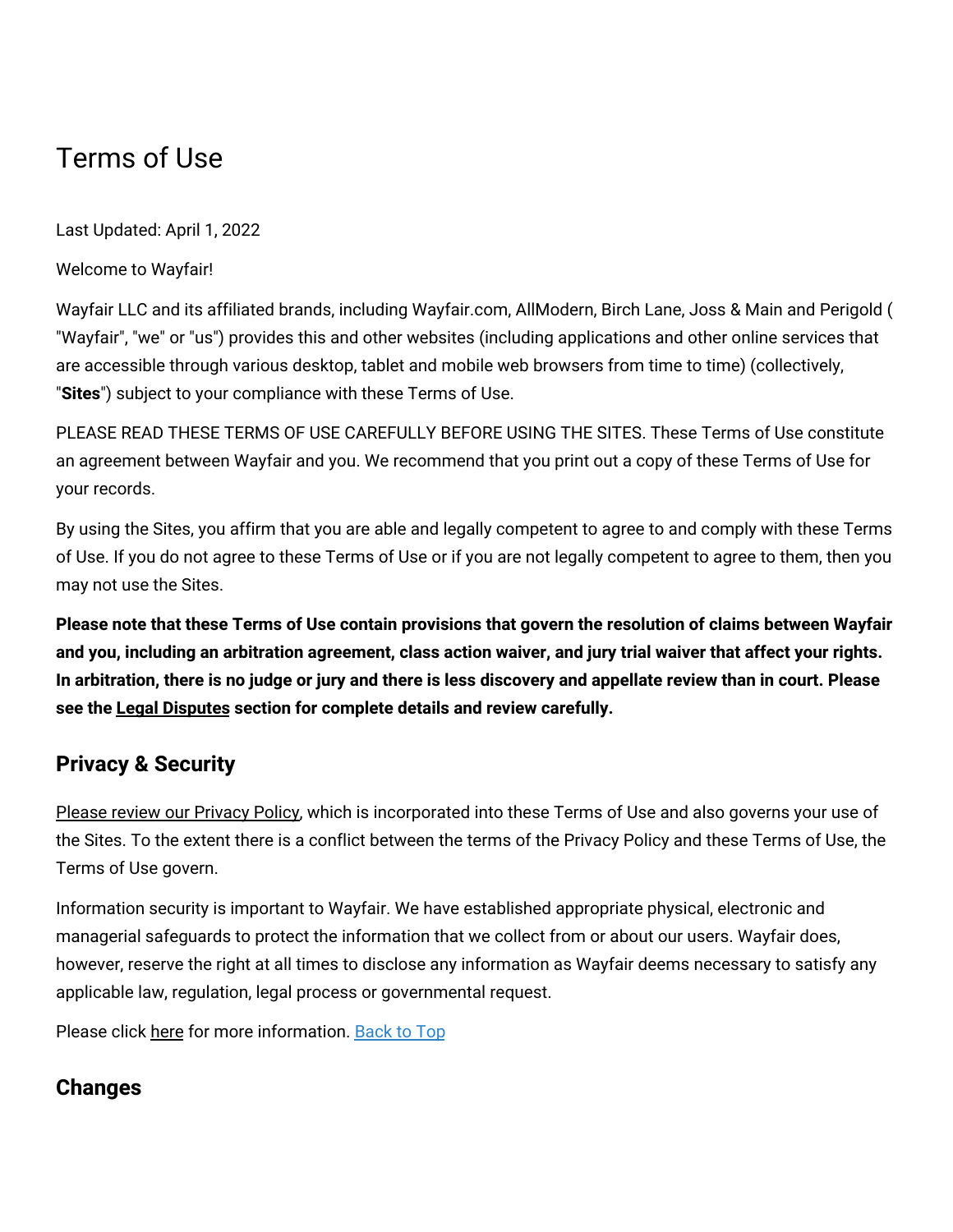Wayfair reserves the right, at any time, to change these Terms of Use, our Privacy Policy and/or the Sites. Changes, however, shall not apply retroactively to claims for which you or Wayfair have given notice. Your use of the Sites following any such change constitutes your agreement to follow and be bound by the Terms of Use and/or Privacy Policy as revised. The revised Terms of Use and/or Privacy Policy supersede all previous versions, notices or statements regarding the Sites. If we request, you agree to sign a non-electronic version of these Terms of Use.

We will notify you of any change to these Terms of Use by any reasonable means, such as by updating the "Last Updated" date at the top of these Terms of Use. [Back](#wfus-terms-top) to Top

### **Intellectual Property Rights**

The Sites contain valuable trademarks and service marks owned and used by Wayfair, including but not limited to, Wayfair, the Wayfair design logo, Joss & Main, AllModern, Birch Lane, Perigold, and the tag line "a zillion things home" (collectively, the "**Wayfair Marks**"). Any use of the Wayfair Marks without the prior written permission of Wayfair is strictly prohibited. The arrangement and layout of the Sites, including but not limited to, the Wayfair Marks, images, text, graphics, buttons, screenshots, music, digitally downloadable files, and other content or material (collectively, the "**Site Content**"), are the sole and exclusive property of Wayfair.

UNAUTHORIZED COPYING, REPRODUCTION, MODIFYING, REPUBLISHING, UPLOADING, DOWNLOADING, POSTING, TRANSMITTING, MAKING DERIVATIVE WORKS OF OR DUPLICATING ALL OR ANY PART OF THE SITES IS PROHIBITED.

Wayfair uses a network of independent product and content suppliers, distributors and other such third parties to supply some of the products and content advertised on the Sites. All other trademarks, service marks, product names, package designs and company names or logos associated with these product and content suppliers, distributors and other such third parties that are not owned by us but appear on the Sites are the property of their respective owners.

For claims of copyright infringement, please see our [Copyright](https://terms.wayfair.io/en-US#wfus-copyright) Policy. [Back](#wfus-terms-top) to Top

### **User-Generated Content**

From time to time, the Sites permit the submission of content, such as comments, blogs and product reviews, generated by you and other users ("**User Content**").

You are solely responsible for your own User Content and the consequences of posting or publishing it. Any User Content or other material, information or ideas that you submit to or post or publish on the Sites is nonconfidential and non-proprietary.

By submitting User Content, you represent and warrant to Wayfair that: (i) your User Content does not violate any copyright, trademark, trade secret, patent or other intellectual property right, any right of privacy or publicity of any third party or any applicable law, rule or regulation, (ii) you own or have the legal right to use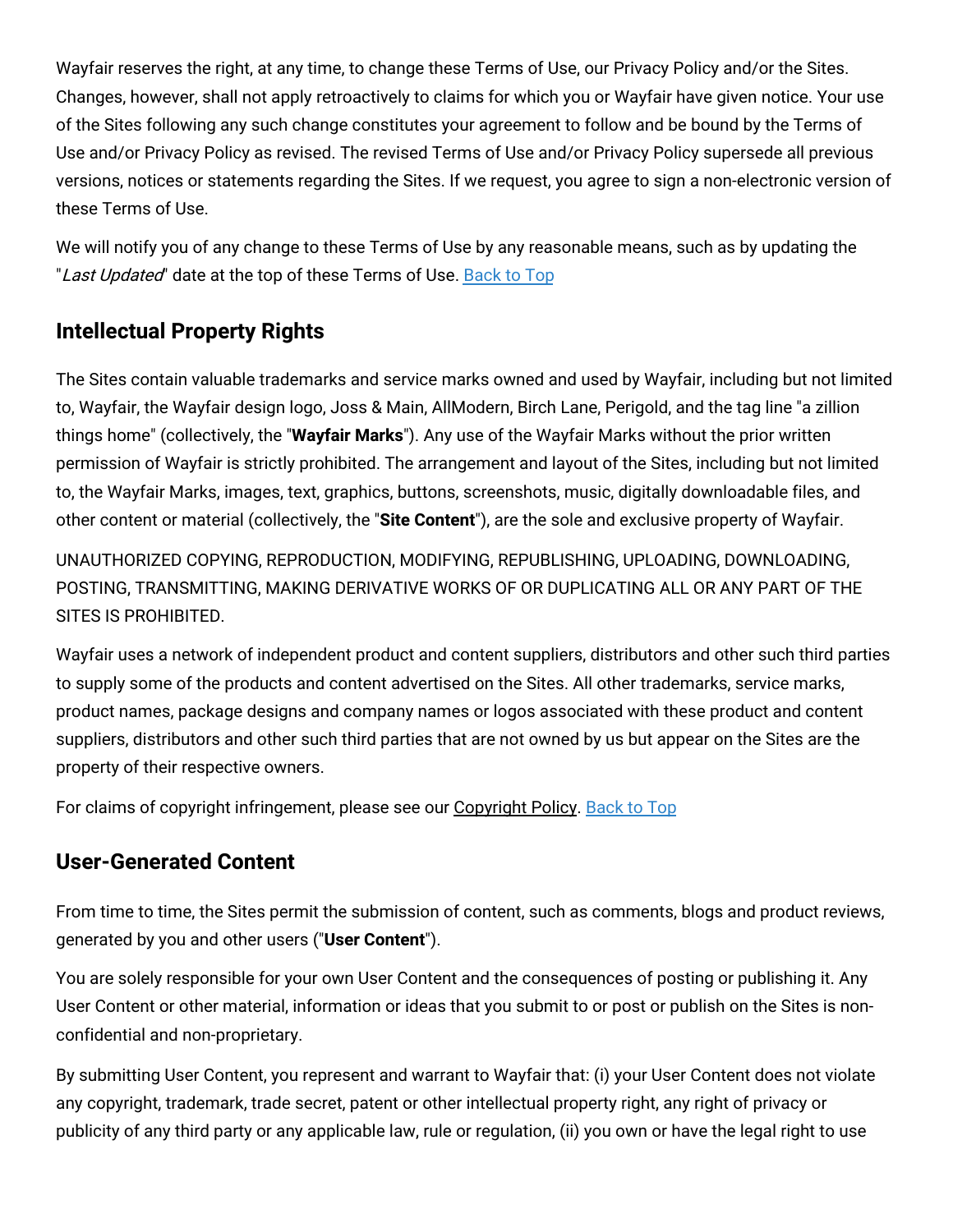and authorize Wayfair to use your User Content, including written consent to use of any product or the name, voice, likeness or any other applicable personal rights of each identifiable person featured or referenced in your User Content and (iii) your User Content does not violate Wayfair's Acceptable Use Policy set forth below.

As between you and Wayfair, you will retain all of your ownership rights in and to your User Content. By submitting User Content to Wayfair, you hereby grant to Wayfair a perpetual, worldwide, non-exclusive, irrevocable, royalty-free, sublicensable (through multiple tiers) and transferable right and license to use, reproduce, distribute, edit, modify, translate, reformat, prepare derivative works based upon, display publicly, perform publicly and otherwise exploit (including but not limited to over the Internet, broadcast television or any other uses or media) your User Content, in whole or in part, including future rights that Wayfair (or its successor) may otherwise become entitled to that do not yet exist, as well as new uses, media, means and forms of exploitation throughout the universe exploiting current or future technology yet to be developed. You also hereby grant each user of the Sites a non-exclusive license to access your User Content through the Sites and to use, access, watch, reproduce, distribute, transmit, forward, display and perform such User Content in whole or in part, to the extent permitted by the Sites under these Terms of Use.

Wayfair does not endorse any User Content or any opinion, recommendation, or advice expressed therein. Wayfair reserves the right but is not obligated to monitor User Content or other content sent to or through the Sites. Wayfair has the right to refuse, remove, edit or delete any User Content and/or to terminate any user's **access to the Sites for any reason.** Wayfair takes no responsibility for User Content. [Back](#wfus-terms-top) to Top

### **Social Media Tag Usage**

BY USING #WAYFAIRATHOME, @WAYFAIR AND ANY OTHER SIMILAR SOCIAL MEDIA TAG IN ANY WAY RELATED TO ANY OF THE SITES, EACH USER AGREES TO PROVIDE WAYFAIR WITH AN UNRESTRICTED, IRREVOCABLE, ROYALTY-FREE, PERPETUAL, FULLY PAID-UP, TRANSFERABLE, WORLDWIDE LICENSE TO USE THE UPLOADED IMAGE(S) IN ANY AND ALL MARKETING MATERIALS, ON SPONSOR'S WEBSITES, AND THROUGH ALL SOCIAL MEDIA CHANNELS. EACH USER REPRESENTS AND WARRANTS THAT UPLOADED IMAGES DO NOT INFRINGE THE INTELLECTUAL PROPERTY RIGHTS OF ANY THIRD PARTY, INCLUDING, BUT NOT LIMITED TO, COPYRIGHTS AND TRADEMARK RIGHTS. [Back](#wfus-terms-top) to Top

### **Acceptable Use Policy**

By submitting User Content and otherwise using the Sites, you agree not to: (i) submit any User Content that is protected by or otherwise subject to any third party intellectual property or proprietary rights (including any privacy and publicity rights) unless you own or have permission from the rightful owner of such rights to post such User Content and to grant Wayfair all of the rights granted herein; (ii) upload, post, e-mail or otherwise transmit any content that is unlawful, harmful, threatening, abusive, harassing, tortious, defamatory, vulgar, obscene, libelous, hateful or racially, ethnically or otherwise objectionable; (iii) use the Sites to harm any person or entity, including Wayfair; (iv) impersonate any person or entity, including but not limited to, a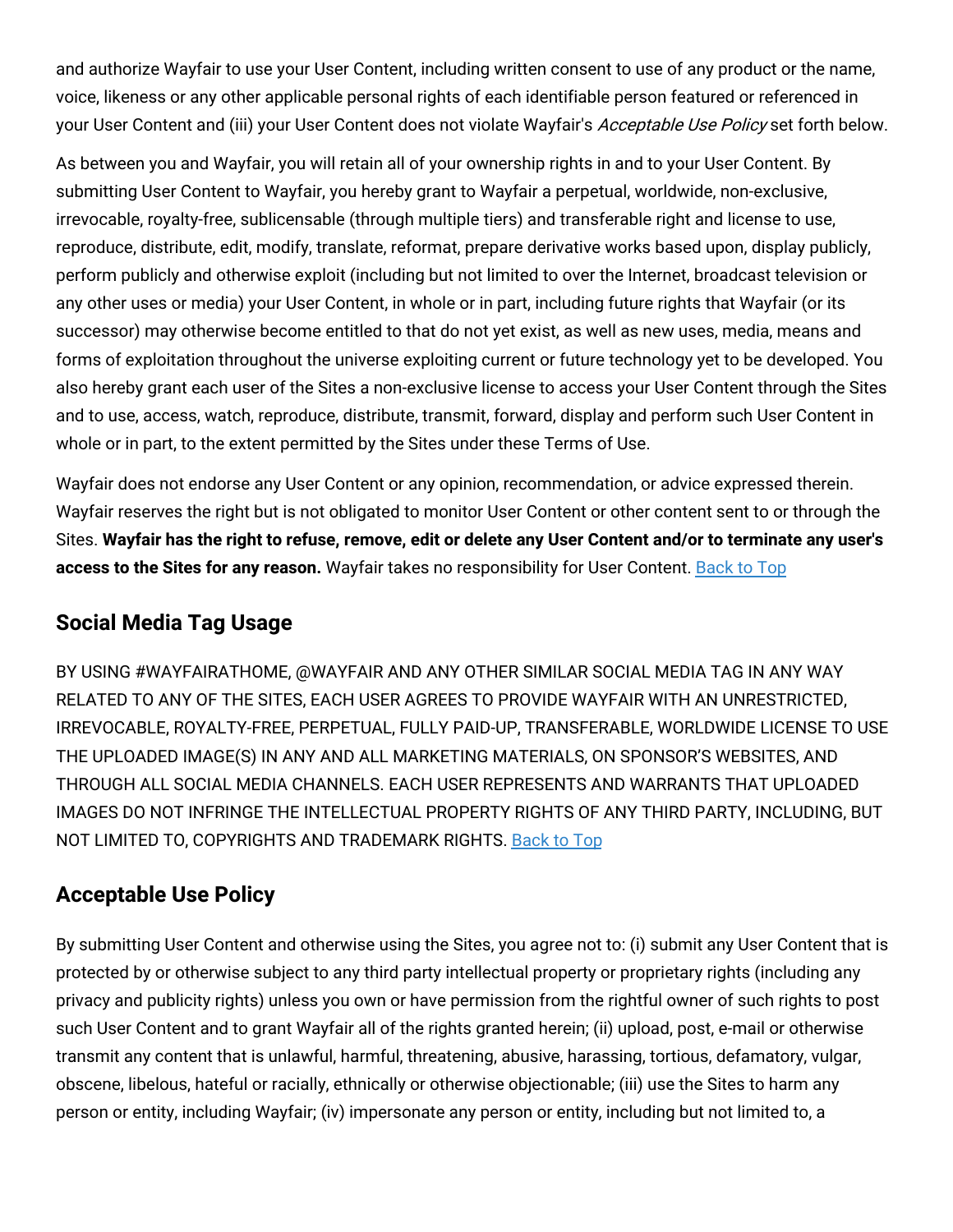representative of Wayfair, or falsely state or otherwise misrepresent your affiliation with a person or entity; (v) forge headers or otherwise manipulate identifiers in order to disguise the origin of any content transmitted to or through the Sites; (vi) upload, post, e-mail or otherwise transmit any unsolicited or unauthorized advertising, promotional materials, junk mail or any other form of solicitation; (vii) upload, post, e-mail or otherwise transmit any content that contains computer viruses or other computer code, files or programs that interrupt, destroy or limit the functionality of the Sites or any other computer software or hardware or telecommunications equipment; (viii) intentionally or unintentionally violate any applicable local, state, national or international laws, rules or regulations, including but not limited to those promulgated by the U.S. Federal Trade Commission, U.S. Securities and Exchange Commission; (ix) collect, store or use personal information about other users of the Sites without their consent; (x) use the Sites (including through submission of User Content) to disparage or make unsubstantiated claims about any person, third party or its/their products or services; (y) use any of the Sites in any manner that could overburden or impair any of the Sites or the networks or systems connected to the Sites; and/or (z) use any device, software or instrumentality to interfere with the proper working of the Sites or disobey any requirements, procedures, policies or regulations of networks connected to the Sites.

You also agree that you will not violate or attempt to violate the security of the Sites. Violations of system or network security may result in civil or criminal liability. Wayfair reserves the right to investigate occurrences which may involve such violations and may involve and cooperate with, law enforcement authorities in prosecuting users who have participated in such violations. [Back](#wfus-terms-top) to Top

### **Order Acceptance**

The receipt of an order number or an email order confirmation does not constitute the acceptance of an order or a confirmation of an offer to sell. Wayfair reserves the right, without prior notification, to limit the order quantity on any item and/or to refuse service to any customer. Verification of information may be required prior to the acceptance of an order. Prices and availability of products on the Sites are subject to change without notice. Errors will be corrected when discovered and Wayfair reserves the right to revoke any stated offer and to correct any error, inaccuracy, or omission (including after an order has been submitted). Certain orders constitute improper use of the Sites and the Wayfair Rewards Program described below. Wayfair reserves the right, at its sole discretion, to refuse or cancel any order for any reason. Your account may also be restricted or terminated for any reason, at Wayfair's sole discretion. Items purchased pursuant to a quantity discount may be re-priced upon cancellation. [Back](#wfus-terms-top) to Top

### **About Our Prices**

Where a product listing on our Site references a higher price, typically denoted by a strikethrough (e.g. "\$549"), such higher price represents the retail price suggested by the manufacturer or supplier. In the absence of a price suggested by the manufacturer or supplier, this price represents the highest price at which we offered or sold the product at some point in the past. For "Flash Deals", where a product is temporarily being sold at a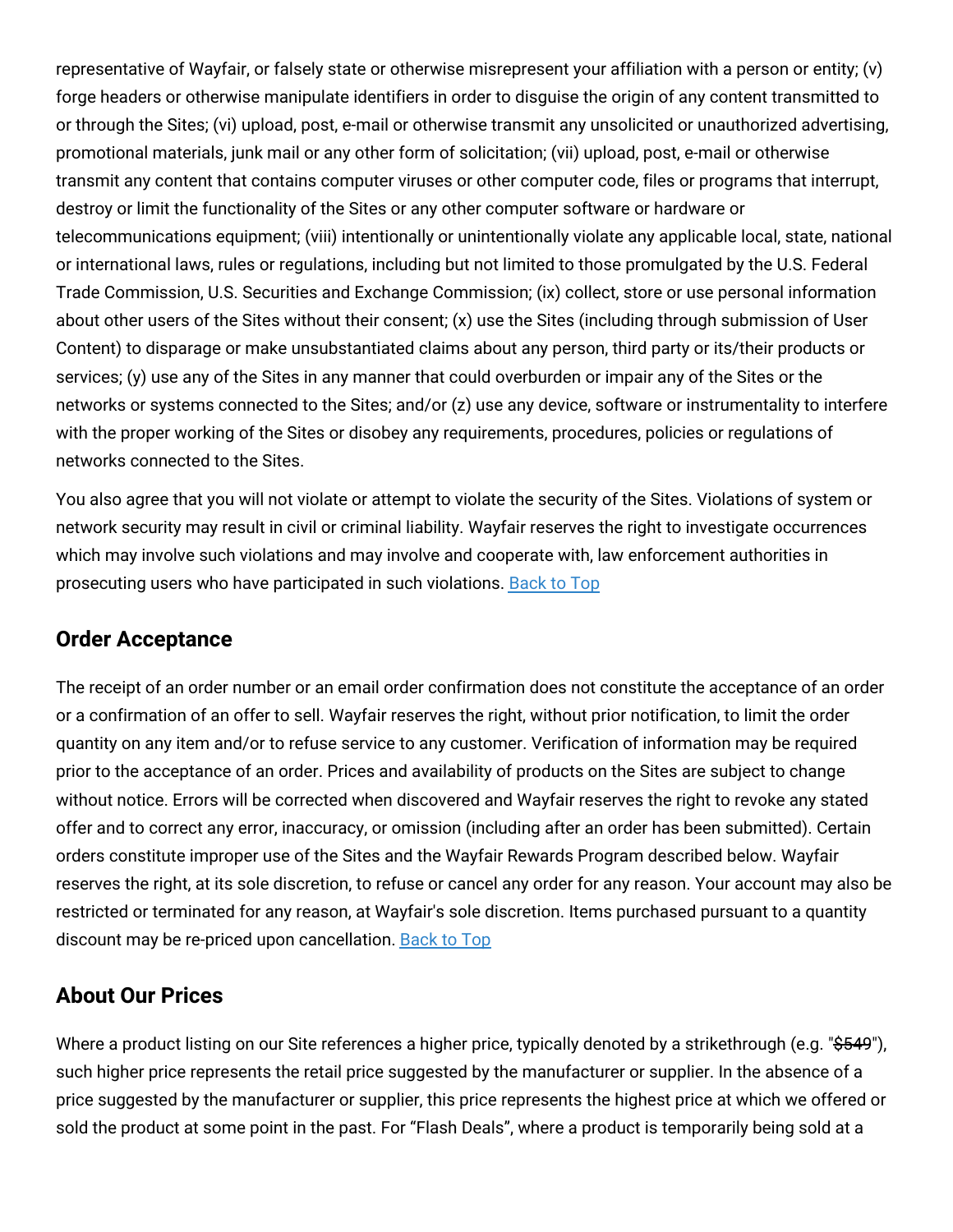reduced price, an additional strikethrough price is presented that represents a recent previous price before the Flash Deal promotion. For members of the MyWay Program, if such higher price is accompanied by the MyWay logo, such price represents the offer price before applying MyWay Program benefits. The "Sale" tag on a product listing on our Site signifies that we are selling the product at a discount from a price in the previous 90 days. The Wayfair's Choice badge represents a shortlist of highly-rated, well-priced products we know customers love.

When we use the term "Closeout," we mean either that the product has been permanently reduced and will not return to the original price or that the product is temporarily being sold at a reduced price in order to clear an overstock of either Wayfair or supplier inventory. Prices of products listed on our Site as "Closeout" may fluctuate during the "Closeout" promotion period for such products. For temporary "Closeout" pricing, such products may return to prices that are equal to or greater than their original prices upon expiration of the applicable "Closeout" promotion period.

We do not price match. Promotional codes can only be applied during purchase. Customer Service will be unable to honor any promotional code adjustments post-order. [Back](#wfus-terms-top) to Top

### **Wayfair Rewards Program**

The Wayfair Rewards Program (the "**Rewards Program**") is exclusively for users of the Sites who have registered for the Rewards Program in accordance with the directions set forth below and on the Sites. Rewards Dollars may be applied to future purchases at the Participating Sites in accordance with these Terms of Use. Please click [here](https://terms.wayfair.io/en-US#wfus-rewards) for complete Rewards Program details, as may be in effect from time to time and which are incorporated herein by reference. [Back](#wfus-terms-top) to Top

### **Links to Other Websites**

The Sites may contain links to third-party websites ("**Other Sites**") that are not under Wayfair's control. Wayfair makes no claim and accepts no responsibility regarding the quality, nature or reliability of the Other Sites that are accessible by hyperlinks from the Sites or link to the Sites. Wayfair provides these links to you as a convenience and the inclusion of any link does not imply endorsement by Wayfair of Other Sites or any association with the operators of such Other Sites. You are responsible for viewing and abiding by the privacy statements and terms of use posted at any third-party sites. [Back](#wfus-terms-top) to Top

#### Mobile Devices, SMS, and Mobile Applications

If you use a mobile device to access pages of the Sites optimized for mobile-viewing, opt in to receive SMS (text messages) from Wayfair (as/when available), or use a mobile application, the following additional terms and conditions ("**Mobile Terms**") also apply to you. Your access to the Sites via your mobile device or use of a mobile application confirms your agreement to these Mobile Terms, as well as the rest of the Terms of Use.

By opting in, you agree to receive promotional SMS text messages on your mobile device, message frequency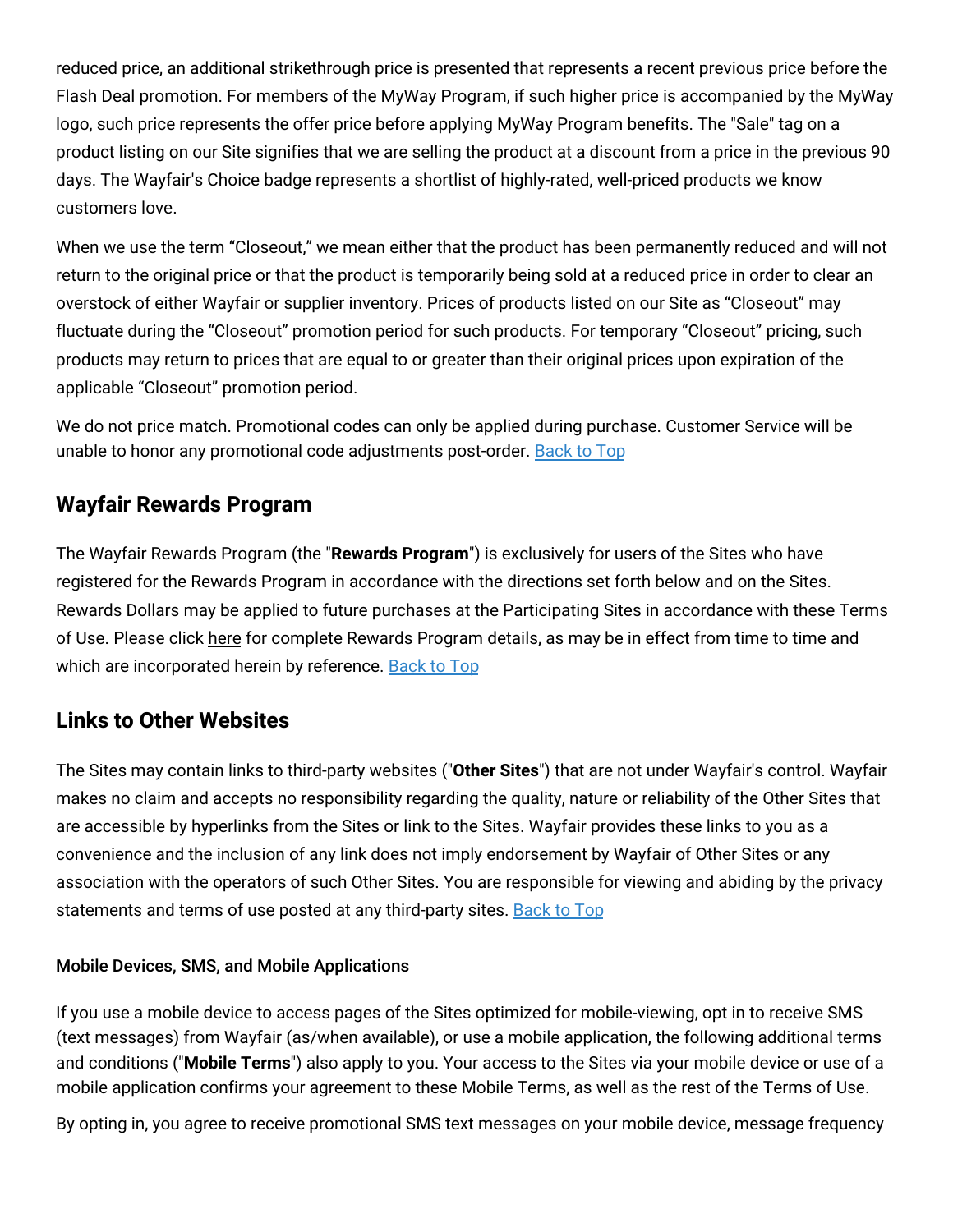varies. Our SMS text messaging programs may include promotional messages (84047), shopping cart reminders (84047), order updates (76069), and authentication texts (76069). Your consent is not required as a condition of purchasing any goods or services from Wayfair. You can opt out at any time and for any reason by following provided instructions or by texting "STOP" to the number associated with the SMS message. You will receive one further message confirming you are unsubscribed. After this, you will no longer receive SMS messages from Wayfair. If you wish to join again, you can opt in at any time. If you have any questions or require further assistance, you may respond "HELP" to the number associated with the SMS message. For more information, please contact us by emailing [support@wayfair.com](mailto:support@wayfair.com) (please reference "Questions about SMS").

By agreeing to receive SMS messages from Wayfair, you certify that you are over 18 years of age and (a) you are the mobile account holder or (b) you have the account holder's permission to enroll the designated mobile phone number and understand that message and data rates may apply. You agree that you are solely responsible for all message and data charges that apply to use of your mobile device to access the Sites or use of a mobile application. All such charges are billed by and payable to your mobile service provider. Please contact your participating mobile service provider for pricing plans, participation status and details. Carriers are not liable for delivered or undelivered content. You understand that wireless through Wi-Fi or a participating mobile service provider may not be available in all areas at all times and may be affected by product, software, coverage or other service changes made by your mobile service provider or otherwise. Additional terms and conditions may apply to your use of a mobile application, based on the type of mobile device on which you install and use the mobile application. [Back](#wfus-terms-top) to Top

### **Notice to California Residents**

California Proposition 65 requires that special warnings be provided when products contain chemicals known by the State of California to cause cancer, birth defects, or other reproductive harm if the use of those products may cause exposure to those chemicals above specific limits. These warnings relate to some but not all tools, lead crystal glassware, ceramic tableware, tiffany style lamps, and electrical cords. Please call us prior to ordering if you have any questions regarding the safety of these products.

Pursuant to California Civil Code Section 1789.3, Wayfair provides users of the Sites with the following notice: You may report complaints to the Consumer Information Division of the California Department of Consumer Affairs in writing at 1625 North Market Blvd., Suite N 112, Sacramento, CA 95834, or by telephone at 800-952- 5210. [Back](#wfus-terms-top) to Top

### **Communications with Wayfair**

For all communications made to or with Wayfair, including but not limited to feedback, questions, comments, suggestions and the like: (i) you will have no right to confidentiality in your communications and Wayfair will have no obligation to protect your communications from disclosure; (ii) Wayfair will be free to reproduce, use, disclose and distribute your communications to others without limitation; and (iii) Wayfair will be free to use any ideas, concepts, know-how, content or techniques contained in your communications for any purpose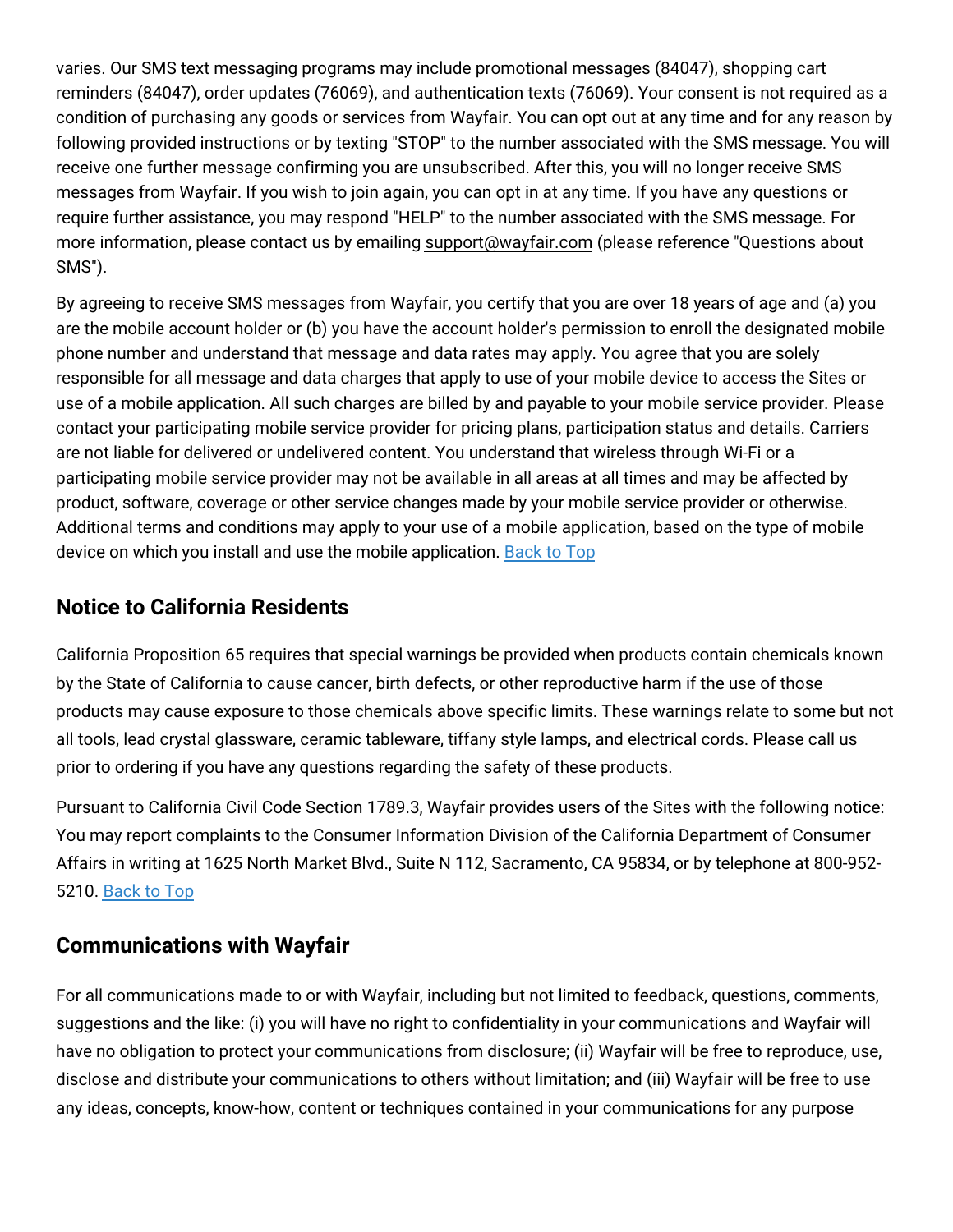whatsoever, including, but not limited to, the development, production and marketing of products and services that incorporate such information. [Back](#wfus-terms-top) to Top

# Indemnity

You agree to indemnify and hold Wayfair and its agents and licensors harmless from any claim or demand, including reasonable attorneys' fees, made by any third party due to or arising out of (i) your use of the Sites, including any User Content you submit, post to or transmit through the Sites, (ii) your violation of these Terms of Use or (iii) your violation of any rights of another user. [Back](#wfus-terms-top) to Top

# **Disclaimer of Warranties**

Wayfair intends for the information and data contained in the Sites to be accurate and reliable but since the information and data have been compiled from a variety of sources, they are provided 'AS IS' and "AS AVAILABLE". You expressly agree that your use of the Sites and any information contained therein is at your sole risk. Accordingly, to the extent permitted by applicable law, WAYFAIR EXPRESSLY DISCLAIMS ALL WARRANTIES AND CONDITIONS, EXPRESS OR IMPLIED, INCLUDING WITHOUT LIMITATION, IMPLIED WARRANTIES AND CONDITIONS OF TITLE, NON-INFRINGEMENT, ACCURACY, MERCHANTABILITY AND FITNESS FOR A PARTICULAR PURPOSE, AND ANY WARRANTIES AND CONDITIONS THAT MAY ARISE FROM COURSE OF DEALING, COURSE OF PERFORMANCE OR USAGE OF TRADE. Some jurisdictions do not allow the disclaimer of warranties or conditions so such disclaimers may not apply to you. [Back](#wfus-terms-top) to Top

# **Limitation on Liability**

IN NO EVENT WILL WAYFAIR OR ITS OFFICERS, MANAGERS, MEMBERS, EMPLOYEES, AGENTS, SUCCESSORS, SUBSIDIARIES, DISTRIBUTORS, AFFILIATES OR THIRD PARTIES PROVIDING INFORMATION ON THIS SITE OR VIA OTHER CHANNELS, INCLUDING BUT NOT LIMITED TO PHONE AND EMAIL, BE LIABLE TO ANY USER OF THE SITES OR ANY OTHER PERSON OR ENTITY FOR ANY DIRECT, INDIRECT, SPECIAL, INCIDENTAL, PUNITIVE, CONSEQUENTIAL OR EXEMPLARY DAMAGES (INCLUDING, BUT NOT LIMITED TO, DAMAGES FOR LOSS OF PROFITS, LOSS OF DATA OR LOSS OF USE) ARISING OUT OF THE USE OR INABILITY TO USE THE SITES OR ANY INFORMATION CONTAINED THEREIN, INCLUDING USER CONTENT, WHETHER BASED UPON WARRANTY, CONTRACT, TORT, OR OTHERWISE, EVEN IF WAYFAIR HAS BEEN ADVISED OF OR SHOULD HAVE KNOWN OF THE POSSIBILITY OF SUCH DAMAGES OR LOSSES.

You hereby acknowledge that the preceding limitation on liability will apply to all content, merchandise and services available through the Sites or other channels. Because some jurisdictions do not allow the exclusion or limitation of liability for consequential or incidental damages, in such jurisdictions liability is limited to the fullest extent permitted by law. Regardless of the previous paragraphs, if Wayfair is found to be liable, our liability to you or to any third party is limited to the greater of (a) the amount in dispute not to exceed the total amount which you paid to us in the twelve (12) months prior to the action giving rise to the liability or (b) USD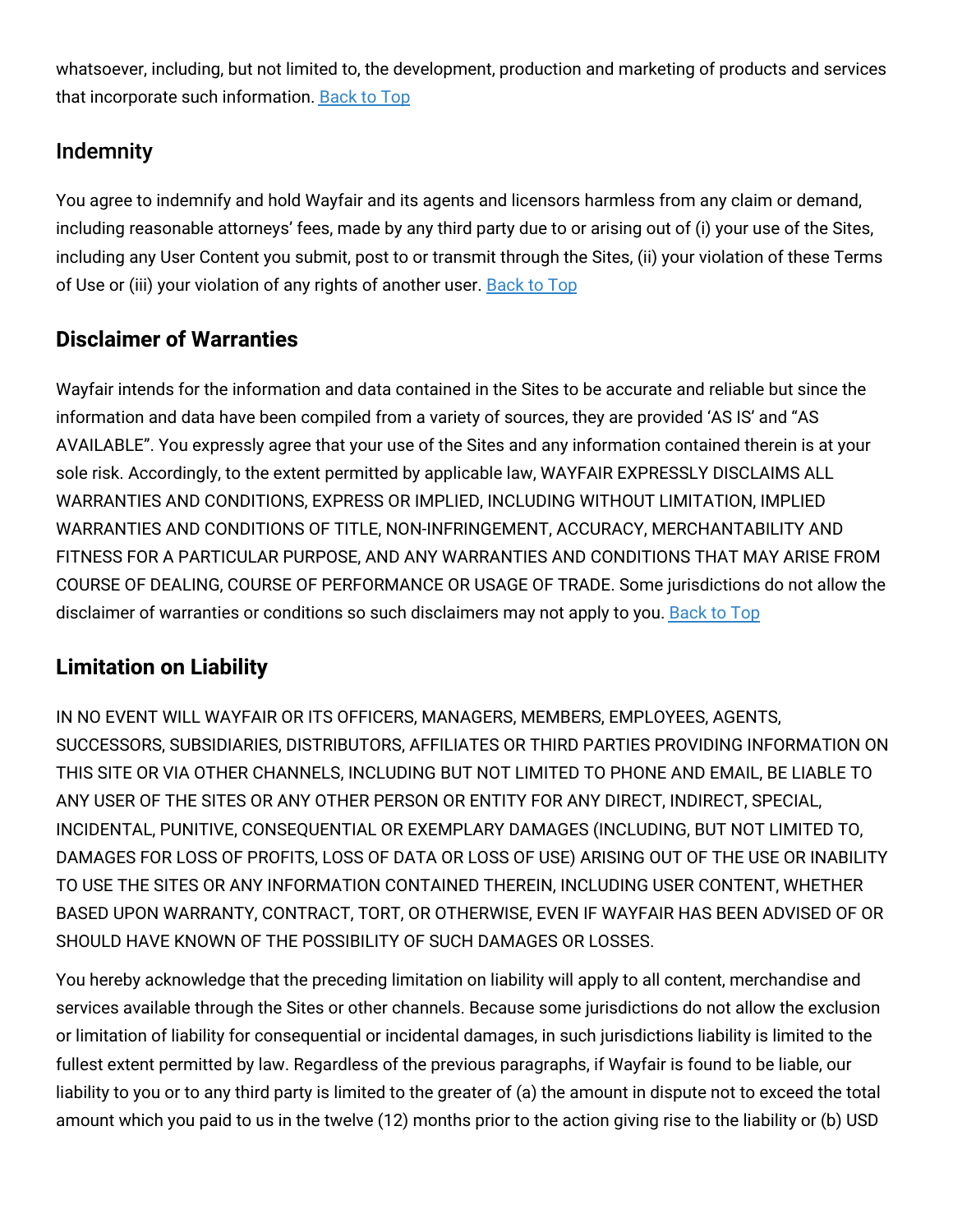\$100.

**IN ADDITION, TO THE FULLEST EXTENT PERMITTED BY LAW, YOU MUST PROVIDE NOTICE TO WAYFAIR, PURSUANT TO THE PROCESS REFERENCED BELOW, OF ANY CLAIM WITHIN ONE YEAR OF ITS ACCRUAL OR YOUR CLAIM IS WAIVED AND TIME-BARRED.** [Back](#wfus-terms-top) to Top

### **Legal Disputes**

**PLEASE READ THIS SECTION CAREFULLY. EXCEPT AS THE TERMS OF USE OTHERWISE PROVIDE, YOU WAIVE YOUR RIGHTS TO TRY ANY CLAIM IN COURT BEFORE A JUDGE OR JURY AND TO BRING OR PARTICIPATE IN ANY CLASS, COLLECTIVE, OR OTHER REPRESENTATIVE ACTION. Other rights that you** would have if you went to court, such as access to discovery or appeals, also might be unavailable or limited **in arbitration.**

#### **Agreement to Binding Arbitration; Class Action Waiver**

**Any dispute, claim or controversy (that is not resolved informally as set forth below) between you and Wayfair, its agents, employees, officers, directors, principals, successors, assigns, subsidiaries or affiliates** (collectively for purposes of this section, 'Wayfair') arising from or relating in any way to: (1) these Terms of **Use and their interpretation or the breach, termination or validity thereof, and the relationships which result** from these Terms of Use; (2) your use of any website owned or operated by Wayfair and its affiliated brands; or (3) any products or services sold or distributed by Wayfair and its affiliated brands or through any website **owned or operated by Wayfair and its affiliated brands (collectively, "Covered Disputes") will be resolved by binding arbitration, rather than in court. Covered Disputes shall be interpreted broadly.**

#### **Mandatory Informal Dispute Resolution**

Wayfair values its customers and seeks to resolve disputes informally where possible. Before formally pursuing a Covered Dispute in arbitration, you agree to first send a detailed notice ("Notice") to Wayfair by email at [legal@wayfair.com.](mailto:legal@wayfair.com) If Wayfair has a dispute with you, Wayfair agrees to first send a detailed Notice to your e-mail address on file with us. Your Notice must contain all of the following information: (1) your full name; (2) your address, telephone number, and email address; (3) information sufficient for Wayfair to identify any transaction at issue (e.g., your order number, order confirmation communication, etc.); and (4) a detailed description of your dispute, the nature and basis of your claim(s), and the nature and basis of the relief you are seeking with a calculation for it. You must personally sign this Notice. Wayfair's Notice will likewise set forth (1) information sufficient for you to identify any transaction at issue and (2) a detailed description of our dispute, the nature and basis of our claim(s), and the nature and basis of the relief we are seeking with a calculation for it. You and Wayfair agree to negotiate in good faith about the dispute in an effort to swiftly resolve it to your satisfaction without the need for a formal proceeding. Should Wayfair request a telephone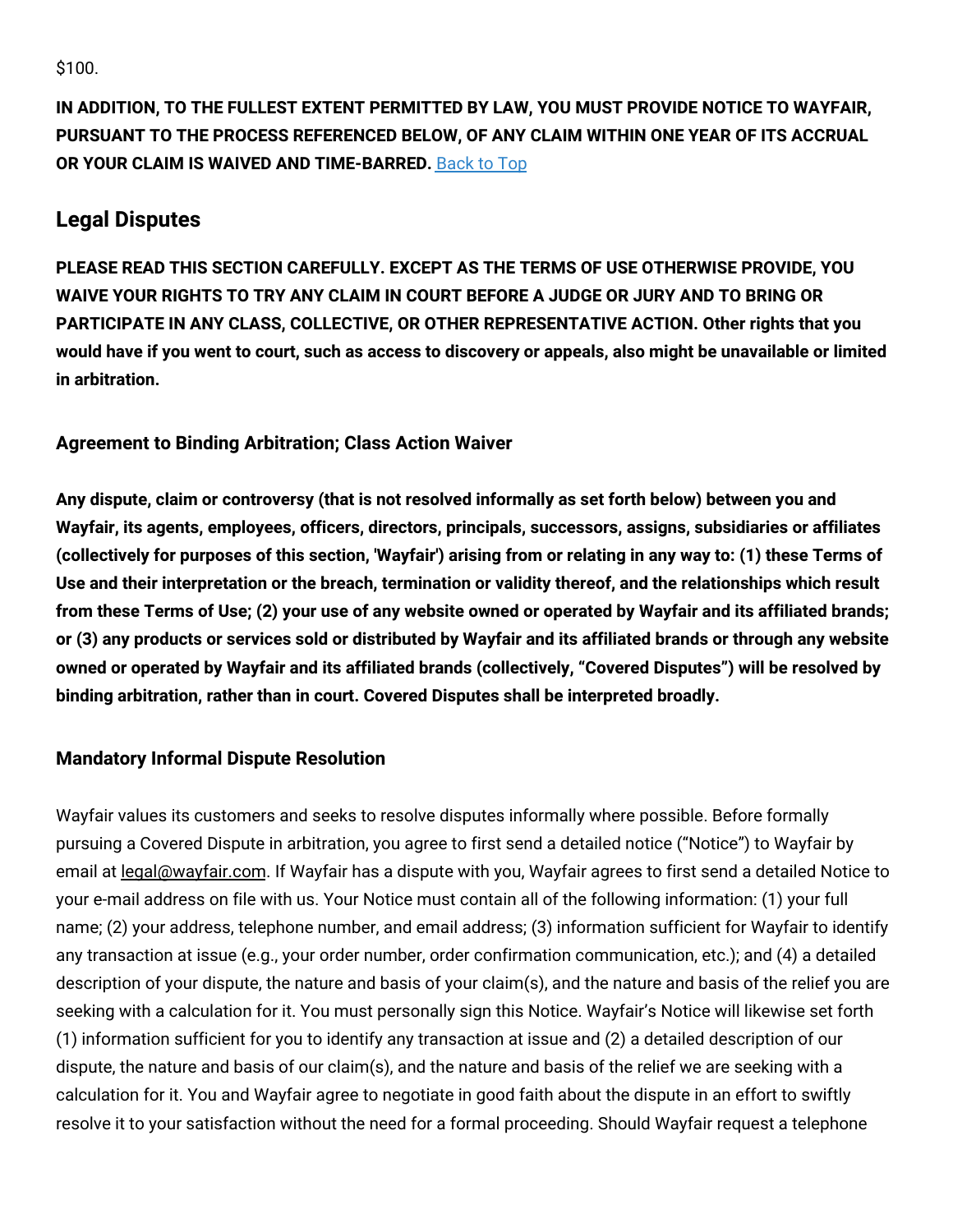conference with you in an effort to resolve your dispute as part of this informal process, you agree to personally participate (with your counsel if you are represented). This process should result in resolution of the dispute, but if for some reason it is not resolved within 60 days after receipt of a fully completed Notice and the parties have not agreed to extend this time period, you or Wayfair may initiate an arbitration. Compliance with and completion of this mandatory informal dispute resolution process is a condition precedent to filing any demand for arbitration. The statute of limitations and any filing fee deadlines shall be tolled while the parties engage in this process. Unless prohibited by applicable law, the arbitration administrator shall not accept or administer any demand for arbitration unless the claimant has certified in writing that they have fully complied with this process. This certification shall be personally signed by you or Wayfair. A court shall have the authority to enjoin the filing or prosecution of arbitrations without first providing a fully completed Notice and participating in good faith in this informal dispute resolution process.

#### **Initiating Arbitration and Arbitration Rules**

Any arbitration between you and Wayfair shall be administered by National Arbitration and Mediation ("NAM") in accordance with NAM's operative Comprehensive Dispute Resolution Rules and Procedures (the "NAM Rules") in effect at the time any demand for arbitration is filed with NAM, as modified by this Legal Disputes Section. For a copy of the NAM Rules, please visit https://www.namadr.com/resources/rules-fees-forms or contact NAM at NAM's National Processing Center at 990 Stewart Avenue, 1st Floor, Garden City, NY 11530 and email address commercial@namadr.com. If NAM is unavailable or unwilling to administer the proceeding under the Legal Disputes Section as written, the parties agree that the arbitration shall be administered by the American Arbitration Association ("AAA") pursuant to the AAA Consumer Arbitration Rules and the Consumer Due Process Protocol (collectively, "AAA Rules") in effect at the time any demand for arbitration is filed with AAA, as modified by this Legal Disputes Section. If the AAA is unavailable or unwilling to apply this Legal Disputes Section as written, the parties shall mutually agree on an alternative administrator that will administer the proceeding under the Legal Disputes Section as written. If the parties are unable to agree, they will petition a court of competent jurisdiction to appoint an arbitration administrator that will do so. Any arbitration will be held before a single neutral arbitrator.

To begin an arbitration proceeding, you must send the demand for arbitration or arbitration notice form made available from the arbitration administrator and supplement that form with a detailed description of your claim, including with the information required for your Notice and the accompanying signed certification of compliance with the informal process referenced above (collectively referred to as "demand for arbitration"), to NAM (or to AAA if it is the administrator as set forth above). You must personally sign your demand for arbitration. You agree to also send Wayfair a copy of your demand for arbitration at [legal@wayfair.com.](mailto:legal@wayfair.com) If Wayfair initiates arbitration, we will send a copy of our demand for arbitration to your email address on file with us.

You may choose to have the arbitration conducted by telephone, virtually, based on written submissions, or in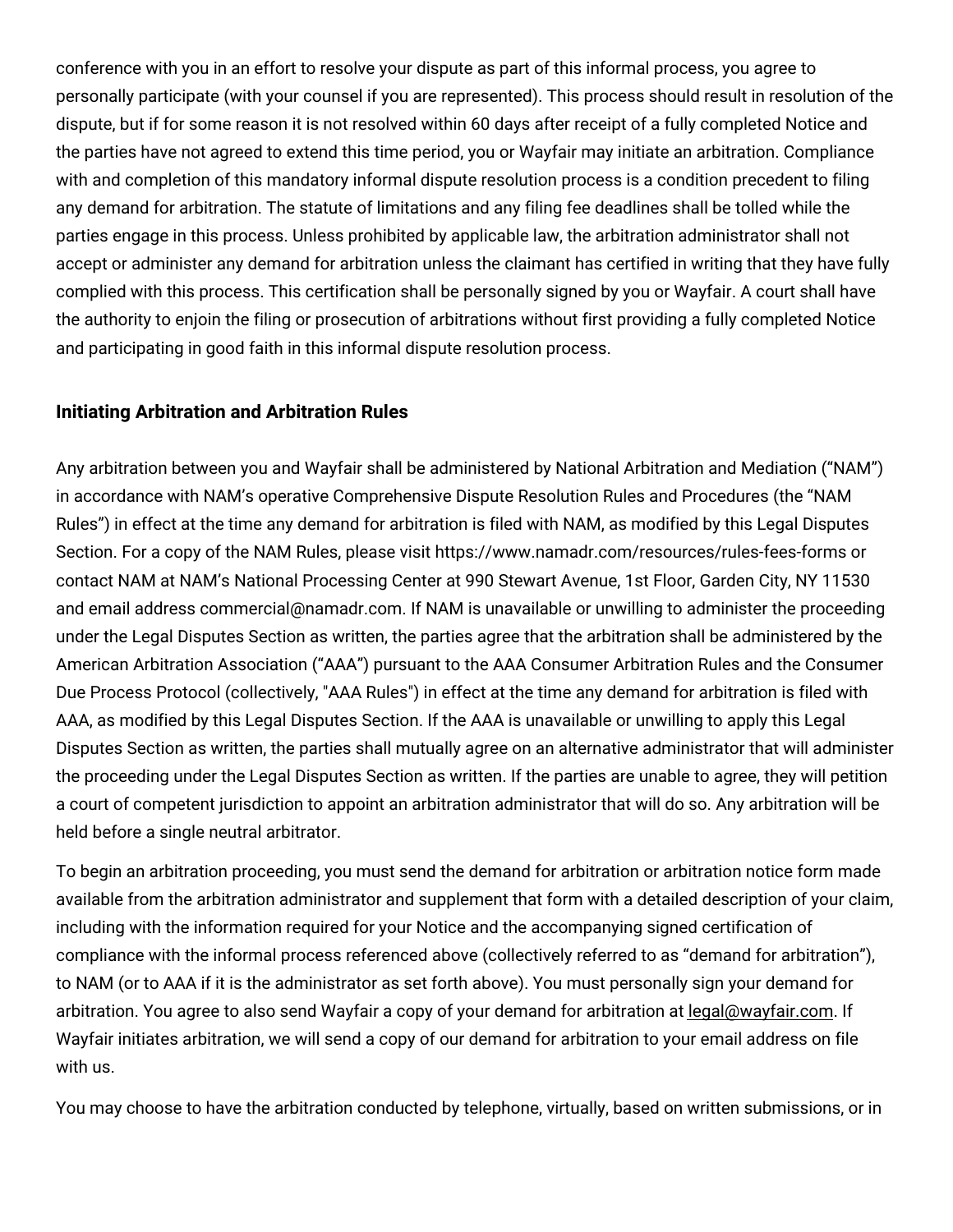person in the county where you live or at another location reasonably convenient for you, or at a mutually agreed-upon location. Wayfair reserves the right to request an in-person or videoconference hearing at any point within 14 days after its deadline to file any answer. After that time, Wayfair retains the right to request an in-person or virtual hearing from the arbitrator, which the arbitrator may elect to require along with your participation (with your counsel if you are represented). Should a hearing take place in person, it shall take place consistent with the geographic parameters set forth above.

#### **Arbitration Fees**

Payment of all filing, administration and arbitrator fees will be governed by the NAM Rules (or the AAA Rules should AAA be the designated administrator as set forth above). Upon a showing of financial hardship, Wayfair will consider your request to promptly reimburse your portion of the arbitration fees provided for in the NAM (or AAA) Rules.

#### **Arbitration Authority**

### The arbitrator has the sole authority to and shall address all claims or arguments by both parties concerning **the formation, legality, and enforceability of this arbitration clause, the scope of this clause, and the arbitrability of any claim or issue arising between us.**

There is no judge or jury in arbitration, and court review of an arbitration award is limited. However, an arbitrator can award on an individual basis the same damages and relief as a court (including injunctive and declaratory relief or statutory damages) only in favor of the individual party seeking relief and only to the extent necessary to provide relief warranted by that party's individual claim. The arbitrator may not award relief for or against anyone who is not a party to the proceeding. The arbitrator is bound by and must follow the terms of these Terms of Use as a court would. Regardless of the manner in which the arbitration is conducted, the arbitrator shall issue a reasoned written decision sufficient to address the essential findings and conclusions of law on which the award is based. The arbitration award shall be binding only between you and Wayfair and shall have no preclusive effect in any other arbitration or proceeding involving a different party, provided that the arbitrator may consider rulings in other arbitrations involving different individuals. The arbitrator may award fees and costs as provided by the NAM Rules (or the AAA Rules if AAA is the designated administrator as set forth above) or to the extent such fees and costs could be awarded in court or if the arbitrator determines that a claim, proceeding, or defense was frivolous or brought for harassment, for an improper purpose, or in bad faith. The arbitrator shall apply the provisions of Federal Rule of Civil Procedure 68 after entry of the award.

#### **Sole Exceptions to Arbitration**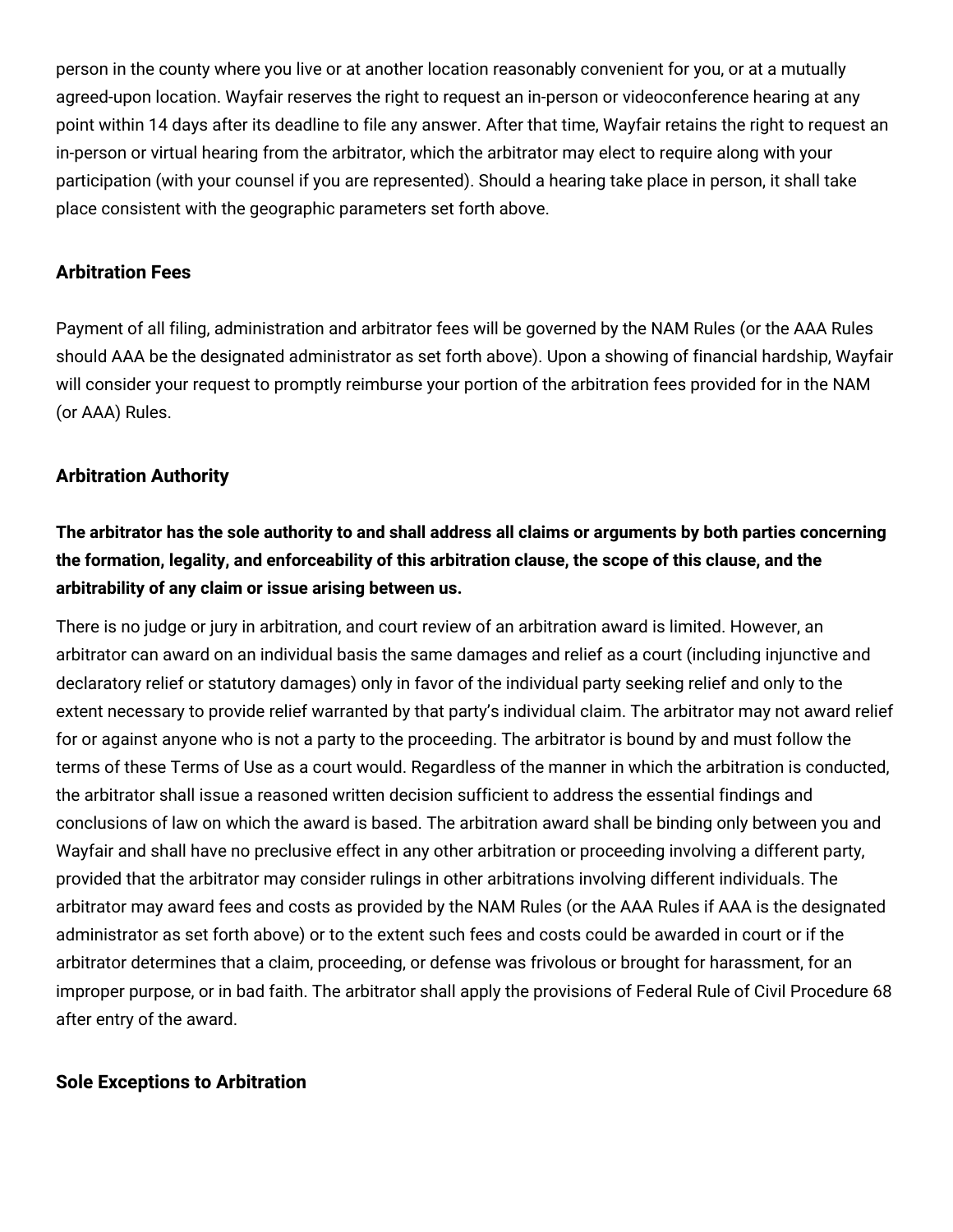Notwithstanding the foregoing, in lieu of arbitration: (1) either you or Wayfair may elect to have an individual claim heard in small claims court consistent with any applicable jurisdictional and monetary limits that may apply, provided that it is brought and maintained as an individual claim and is not appealed or removed to any court of general jurisdiction; and (2) you agree that you or Wayfair may bring suit in court to enjoin infringement or other misuse of intellectual property rights.

#### **Jury Trial and Class Action Waiver**

Except as the Terms of Use otherwise provide and to the fullest extent permitted by law, you and Wayfair acknowledge and agree that you are each waiving the right to a trial by jury and to the litigation of disputes in **state or federal courts of general jurisdiction. The parties further agree that any arbitration shall be conducted in their individual capacities only and not as a class action/class arbitration or other** representative action, and the parties expressly waive their right to file a class action or seek relief on a **class basis. You and Wayfair may not be plaintiffs or class members in any purported class, collective, private attorney general, or representative proceeding, or otherwise make or proceed with any claim on a** collective or consolidated basis, and may each bring claims against the other only in your or its individual **capacity. As referenced above, the arbitrator may award declaratory or injunctive relief only on an individual** basis and only to the extent necessary to provide relief warranted by the individual claim. If a court determines that this class action waiver is not enforceable as to a particular claim or request for relief and all appeals from that decision have been exhausted (or the decision is otherwise final), then the parties agree that that particular claim or request for relief shall proceed in court but shall be stayed pending arbitration of **the remaining claims.**

#### **Special Additional Procedures for Mass Arbitration**

If 25 or more individuals seek to initiate arbitrations with Wayfair raising similar claims, and counsel for the individuals bringing the claims are the same or coordinated or the claims are otherwise coordinated ("Mass Claims"), you and Wayfair agree that these additional procedures shall apply, along with the applicable NAM Rules (or the applicable AAA Rules if AAA is the administrator as set forth above). You understand and agree that if you choose to initiate your claim as part of Mass Claims, the adjudication of your claim might be delayed. Counsel for the individuals and counsel for Wayfair shall each select 15 cases (per side) to be filed in and proceed in arbitration in bellwether proceedings to be resolved individually. Each case shall be assigned to a separate and different arbitrator. In the meantime, no other cases may be filed or deemed filed in arbitration, and the arbitration administrator shall not accept or administer arbitrations commenced in violation of these procedures. If the parties are unable to resolve the remaining cases after the conclusion of the first stage of bellwether proceedings, each side may select another 15 cases (per side) to be filed in and proceed in arbitration in a second set of bellwether proceedings to be resolved individually. Each case shall be assigned to a separate and different arbitrator. This process shall continue consistent with this staged process of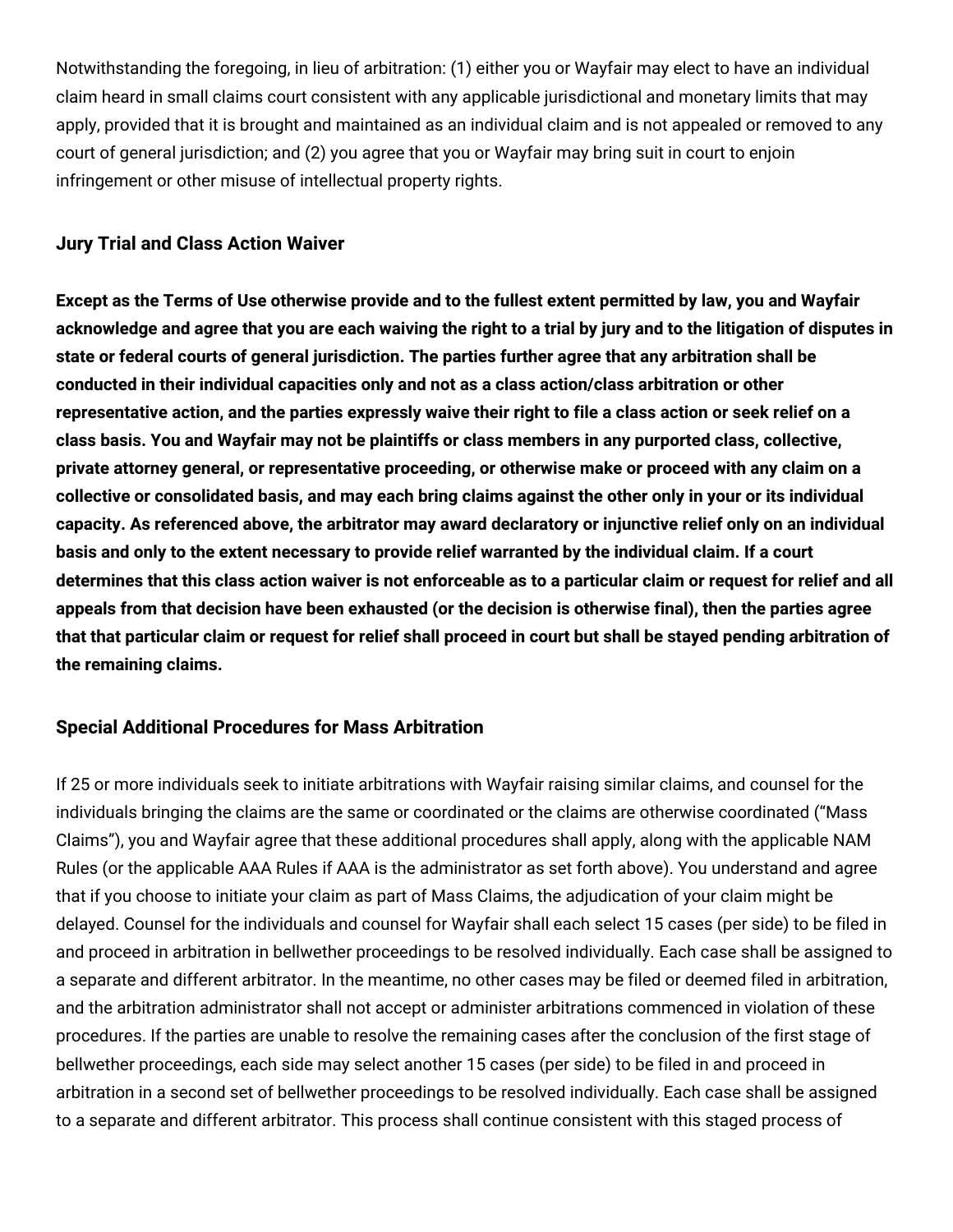administering and moving forward a maximum of 30 individual arbitration proceedings at a time until the parties are able to resolve all of the Mass Claims, either through settlement or arbitration. If these additional mass arbitration procedures apply to your claim, any applicable statute of limitations shall be tolled from the time the first cases are selected for a bellwether proceeding until your claim is selected for a bellwether proceeding, withdrawn, or otherwise resolved. A court shall have the authority to enforce these mass arbitration procedures and, if necessary, to enjoin the filing or prosecution of arbitrations.

#### **Governing Law**

You and Wayfair agree that any claim between us involves commerce under, and is governed exclusively by, the Federal Arbitration Act ("FAA") and federal law, and not by any state or local laws, or the laws of other countries, concerning or purporting to place limits on the availability or scope of arbitration or in any way imposing requirements beyond or inconsistent with those set forth in the FAA. Where otherwise applicable, the laws of the Commonwealth of Massachusetts apply. Should any action proceed in court (other than in small claims court), you consent to the exclusive jurisdiction of the federal and state courts of the Commonwealth of Massachusetts.

#### **Other**

To the extent that any other provision of the Terms of Use is found to be inconsistent with rights, duties, and requirements of this arbitration agreement, or where the application of such a provision would change or render unenforceable any part of this arbitration agreement, such provision shall be null and void and the terms of this arbitration agreement shall control. [Back](#wfus-terms-top) to Top

#### **Termination**

Your ability to access and use the Sites remains in effect until terminated in accordance with these Terms of Use. You agree that Wayfair, in its sole discretion, may terminate your account and your use of the Sites and may remove and delete your User Content if Wayfair believes that you have violated or acted inconsistently with these Terms of Use or for any other reason. Wayfair also may in its sole discretion and at any time discontinue providing the Sites, or any part thereof, with or without notice. You agree that any termination of your access to the Sites may be effected without prior notice and you acknowledge and agree that Wayfair may bar any further access to the Sites. Further, you agree that Wayfair will not be liable to you or any thirdparty for any termination of access to the Sites.

For instructions for deleting your account, please see the "Registering for the Service" section of our Privacy Policy.

The provisions of the Intellectual Property Rights, User-Generated Content, Acceptable Use Policy, Disclaimer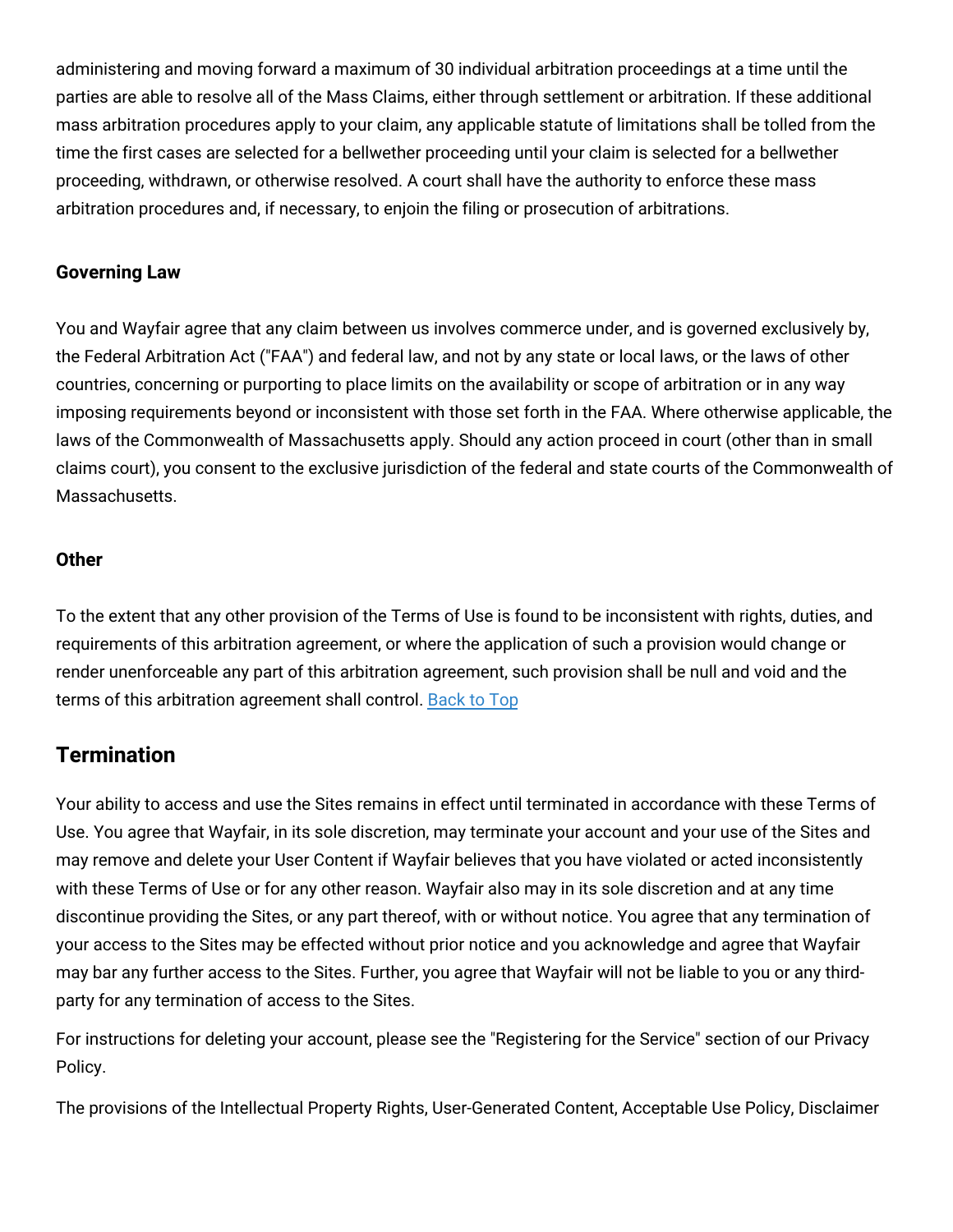of Warranties, Indemnity, Limitation of Liability, Legal Dispute sections, together with and any other rights and obligations which by their nature are reasonably intended to survive such termination, will survive any termination of these Terms of Use. [Back](#wfus-terms-top) to Top

### **Right to Access**

YOU MUST BE AT LEAST AGE 13 TO USE THE SITES. By using the Sites, you affirm that you are over age 13. If you are under age 13, you may not access or use the Sites.

IF YOU ARE A PARENT OR GUARDIAN THAT PROVIDES CONSENT TO YOUR TEENAGER'S REGISTRATION WITH AND USE OF THE SITES, YOU AGREE TO BE BOUND BY THESE TERMS IN RESPECT OF SUCH TEENAGER'S USE OF THE SITES. [Back](#wfus-terms-top) to Top

### **Outages**

Wayfair periodically schedules system downtime for the Sites for maintenance and other purposes. Unplanned system outages also may occur. You agree that Wayfair has no responsibility and is not liable for: (a) the unavailability of any of the Sites; (b) any loss of data, information or materials caused by such system outages; (c) the resultant delay, mis-delivery or non-delivery of data, information or materials caused by such system outages; or (d) any outages caused by any third parties, including without limitation any companies or servers hosting any of the Sites, any Internet service providers or otherwise. [Back](#wfus-terms-top) to Top

### **Jurisdictional Issues**

The Sites are operated by Wayfair from its offices in Boston, Massachusetts, USA. The Sites are intended for users who reside in the United States of America. Wayfair makes no representations or warranties that the Sites or any materials contained in them are valid, appropriate or available for use outside of the United States. If you access and use the Sites outside the United States, you do so at your own risk and are responsible for compliance with applicable local laws. Wayfair reserves the right to limit the availability of the Sites and/or the provision of any service, program or other product described thereon to any person, geographic area or jurisdiction, at any time and in our sole discretion. Any software on the Sites is subject to United States export controls and may not be downloaded or otherwise exported or re-exported: (a) into (or to a national or resident of) Cuba, Iraq, Libya, North Korea, Iran, Syria or any other country to which the United States has embargoed goods or which is subject to other applicable U.S. trade sanctions; or (b) to anyone on the U.S. Treasury Department's list of Specially Designated Nationals or the U.S. Commerce Department's Table of Deny Orders. By downloading or using any software from the Sites, you represent and warrant that you are not located in, under the control of, or a national or resident of any such country or on any such list. [Back](#wfus-terms-top) to Top

### **General Information**